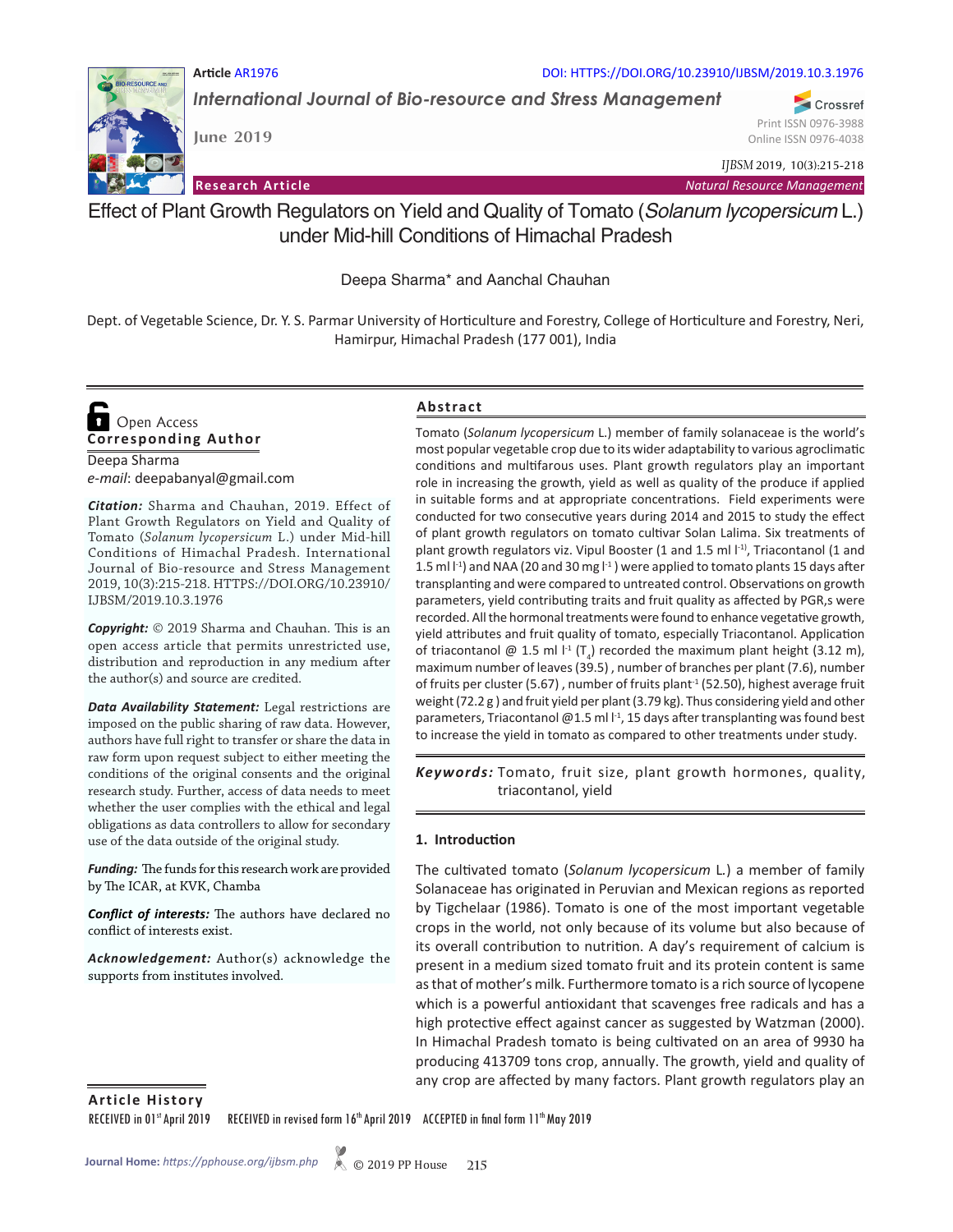important role in increasing the growth, yield as well as quality of the produce if applied in suitable forms and at appropriate concentrations. Some of the plant growth regulators are very effective to increase the fruit set, fruit size, growth as well as yield and quality under low and high temperature environment as per the findings of Singh and Lal (2002). The beneficial response of plant growth regulators in tomato has also been reported by Phookan.et al. (1991); Singh and Singh (1996); Singh and Singh (1993). Phyto-hormones as plant growth regulators play a crucial role in plant growth and development process as suggested by Mishra and Panda (2017). Apart from traditional plant hormones studied so far i.e. auxin, gibbrellins, cytokinins, abscic acid and ethylene various other biomolecules are being reported to act as hormones. At present a number of plant growth regulators are available in different formulations, but their effect varies among crops, seasons, climatic conditions, growing stage and concentrations used. In order to obtain desired results, it is important to identify most suitable growth regulators, their concentration and time of application in specific crops. Keeping this in view the present investigations were conducted to evaluate some growth regulators in tomato under mid hill conditions of Himachal Pradesh.

## **2. Materials and Methods**

An experiment was conducted to assess the effect of plant growth regulators on vegetative growth, yield and quality of tomato at Experimental Farm of Krishi Vigyan Kendra, Chamba, Dr. Y.S. Parmar University of Horticulture and Forestry, Nauni, Solan, Himachal Pradesh representing subtropical climate. The experimental site was situated at an altitude of 1050 m amsl, 32° 33΄19.12΄΄ N latitude and 76°07΄35.29΄΄E longitude. The annual rainfall of the experimental site is 2213mm with average annual temperature of 20.7 °C. The nursery of tomato cultivar Solan Lalima was raised during March, 2014 and 2015 and was transplanted at a spacing of 90x30 cm in first week of April. The crop was raised strictly as per the recommended practices by the University. Six treatments of plant growth regulators viz. vipul booster (1 and 1.5 ml  $\vert$ <sup>1</sup>), triacontanol (1 and 1.5 ml  $\binom{1}{1}$  and NAA (20 and 30 mg  $\binom{1}{1}$  were applied to the tomato plants fifteen days after transplanting and were compared to an untreated control. The experiment was laid out as per randomized block design with four replications for each treatment. Observations on growth parameters, yield contributing traits and fruit quality as affected by PGR, s were recorded from time to time. The pickings were made at half ripe stage for computing yield per plant as suggested by Thompson and Kelly (1985). For estimation of shelf life, vine ripe fruits from each treatment were kept at room temperature ( $27\pm2$  °C) and their firmness was recorded by penetrometer at harvest and subsequently at a gap of two days. The data obtained during two years was pooled according to the standard procedure given by Gomez and Gomez (1984).

## **3. Results and Discussion**

The effect of PGR, s on growth of tomato is presented in Table 1. Perusal of data revealed that there was significant effect of hormonal application on enhancing vegetative growth in tomato. Application of triacontanol @ 1.5 ml  $I^1(T_4)$  recorded the maximum (3.12 m) plant height which was statistically at par with treatments vipul booster  $\omega$  1.5 ml  $I<sup>-1</sup>$  (2.94 m), triacontanol @ 1ml  $1^{-1}$  (2.88 m), NAA @ 30 ppm (2.86 m) and NAA @ 20 ppm(2.81 m). Lowest plant height (2.55 m) was recorded in control. Number of leaves and number of branches were also affected in a similar way and maximum (39.5 and 7.6 respectively) values were observed in treatment  $T_4$  (Triacontanol @ 1.5 ml  $I^4$  followed by  $T_3$  (Triacontanol @ 1 ml  $\vert$ <sup>1</sup>) and T<sub>2</sub> (Vipul Booster 1.5 ml  $\vert$ <sup>1</sup>). All the hormonal treatments were found to be efficient in enhancing number of leaves and number of branches per plant over control which recorded the lowest values (28.2 and 5.6, respectively). The beneficial effects of PGR, s in enhancing vegetative growth might be due to reduction in the environmental stress on various physiological and biochemical processesand increased mobilization of nutrients in the treated plants.The results are in line of those by Khan et al. (2009) who reported a significant effect on plant height, number of leaves and leaf area with foliar application of triacontanol.

The days to flowering were found to reduce with application of growth regulators. Minimum number of days to flowering (28.4) were recorded in treatment  $T_{4}$  (Triacontanol @1.5 ml l -1) whereas maximum (37.4 days) in control. The days to first picking (Table1) corresponded to the data on days to flowering and plants treated with triacontanol  $@$  1.5ml  $I^1$  took 69.5 days to first picking which was statistically at par with treatments T<sub>1</sub> (74.5 days), T<sub>2</sub> (73.2 days) and T<sub>3</sub> (72.5 days).

Higher number of fruits per plant and per cluster are very desirable traits for maximization of total yield. The beneficial effect of triacontanol application on these traits is evident from the data (Table 1). All the hormonal applications were observed to significantly improve number of fruits per cluster and number of fruits per plant over control (4.61 and 40.96, respectively) with highest value in treatment  $T_4$  (5.67 and 52.50, respectively). The higher number of fruits per plant and per cluster may be attributed to increased fruit setting and fruit retention by application of growth regulators.

Highest average fruit weight and fruit yield per plant (72.2 g and 3.79 kg) were observed in treatment  $T_{4}$  (Triacontanol  $\omega$  1.5 ml  $\vert$ <sup>1</sup>) which was statistically at par with treatments T<sub>3</sub> (68.2 g and 3.40 kg) and  $T_{2}$  (66.2 g and 3.18 kg). The lowest fruit weight (58.3 g) and yield per plant (2.39 kg) was recorded in control. The increase in yield of tomato by application of growth regulators might be due to better vegetative growth, increased fruit set and higher fruit size. Application of triacontanol has been reported to increase absorption and uptake of nutrients, enhance photosynthetic rate and finally increase translocation of photosynthetic products from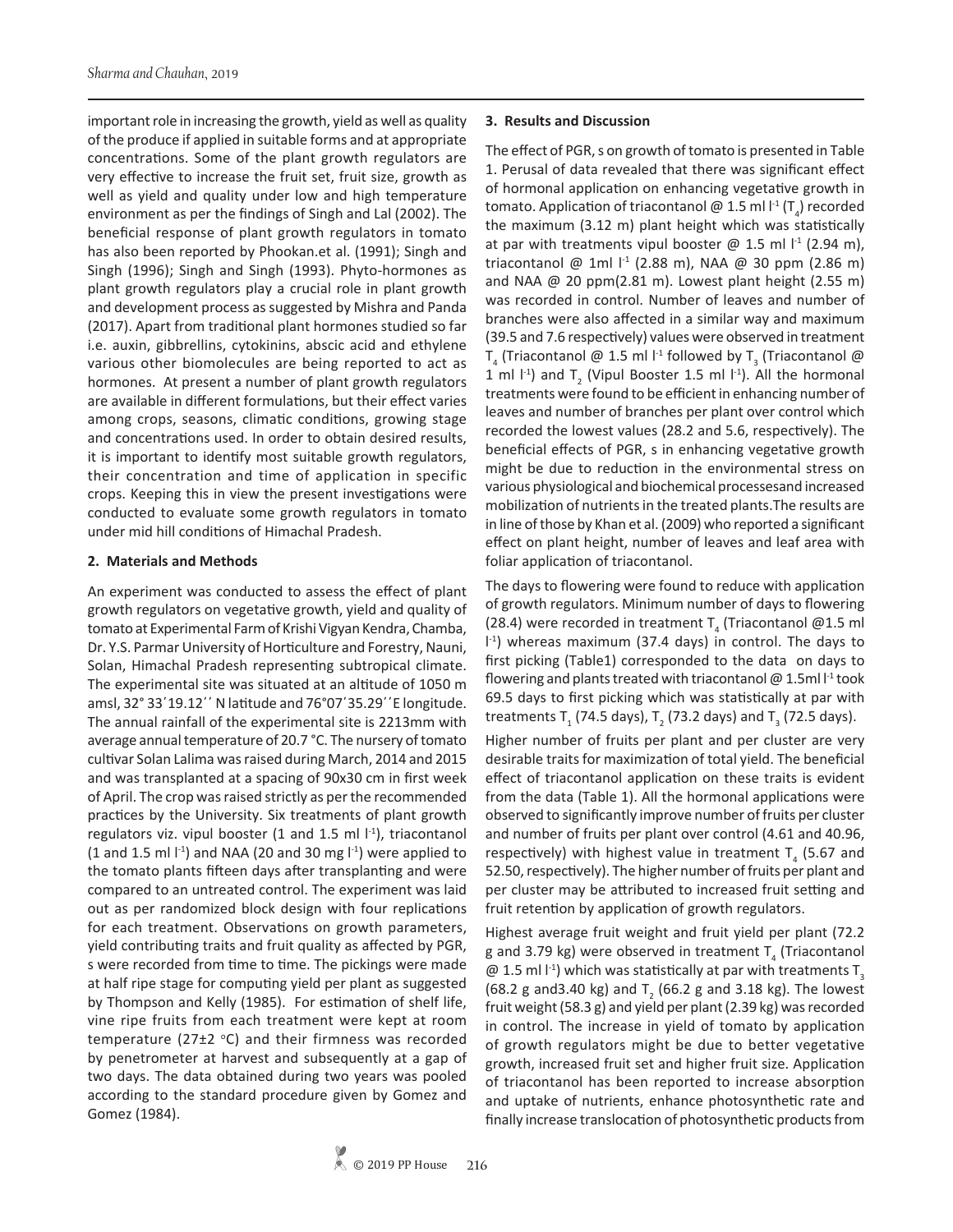*International Journal of Bio-resource and Stress Management* 2019, 10(3):215-218

| Table 1: Effect of PGR,s on growth and yield attributes in tomato (Pooled data for two years) |           |      |           |       |            |            |            |            |            |           |      |
|-----------------------------------------------------------------------------------------------|-----------|------|-----------|-------|------------|------------|------------|------------|------------|-----------|------|
| Treatments                                                                                    | <b>PH</b> | NL   | <b>NB</b> | DF    | <b>DFP</b> | <b>NFC</b> | <b>NFP</b> | <b>FSI</b> | <b>FSI</b> | <b>FW</b> | YP   |
| Vipul booster $\omega$ 1 ml $I^{-1}$                                                          | 2.78      | 31.5 | 6.7       | 32.6  | 74.5       | 5.18       | 44.98      | 0.92       | 30.64      | 64.4      | 2.90 |
| Vipul booster @ 1.5 ml $1-1$                                                                  | 2.94      | 33.2 | 6.8       | 30.2  | 73.2       | 5.34       | 48.10      | 0.97       | 28.59      | 66.2      | 3.18 |
| Triacontanol $\omega$ 1 ml $l^{-1}$                                                           | 2.88      | 36.5 | 7.2       | 32.6  | 72.5       | 5.36       | 49.91      | 0.91       | 33.15      | 68.1      | 3.40 |
| Triacontanol @ 1.5 ml $1-1$                                                                   | 3.12      | 39.5 | 7.6       | 28.4  | 69.5       | 5.67       | 52.50      | 0.95       | 29.70      | 72.2      | 3.79 |
| $NAA \omega$ 20 ppm                                                                           | 2.81      | 33.2 | 6.6       | 31.5  | 76.2       | 5.10       | 46.03      | 0.92       | 27.35      | 63.9      | 2.94 |
| NAA $@$ 30 ppm                                                                                | 2.86      | 31.5 | 6.4       | 33.7  | 75.5       | 5.23       | 47.51      | 0.98       | 25.14      | 65.2      | 3.09 |
| Control                                                                                       | 2.55      | 28.2 | 5.6       | 37.4  | 79.2       | 4.61       | 40.96      | 0.93       | 26.22      | 58.3      | 2.39 |
| Mean                                                                                          | 2.82      | 33.4 | 6.7       | 32.34 | 74.37      | 5.21       | 47.14      | 0.94       | 28.68      | 65.5      | 3.10 |
| SE <sub>m</sub>                                                                               | 0.17      | 1.78 | 0.76      | 1.62  | 2.42       | 0.37       | 1.98       | 0.04       | 1.09       | 2.13      | 0.33 |
| CD $(p=0.05)$                                                                                 | 0.32      | 5.45 | 1.20      | 4.15  | 5.80       | 0.72       | 4.90       | <b>NS</b>  | 3.11       | 6.42      | 0.86 |

PH: Plant height (m); NL: No. of leaves; NB: No. of branches; DF: Days to flowering (days); DFP: Days to first picking (days); NFC: No. of fruits cluster<sup>1</sup>; NFP: No. of fruits plant<sup>1</sup>; FSI: Fruit shape index; FSI: Fruit size index (cm<sup>2</sup>); FW: Fruit weight (g); YP: Yield plant<sup>-1</sup> (Kg)

source to sink as reported by Singh et al. (2011) and Naeem et al. (2011). Similar results were obtained by Khan et.al. (2009); Tiwari and Singh (2014) and Jakhar et al. (2018) who reported increased total yield with triacontanol application in tomato. Harvest duration was found to increase significantly with application of triacontanol  $\omega$  1.5 ml  $\mathbb{I}^1$  (47.3 days) and vipul booster  $@$  1.5 ml  $I<sup>1</sup>$  (44.4 days) as depicted in Table 2. All other hormonal treatments failed to enhance the harvest duration and were statistically at par with control (38.5 days). Singh (1996) reported that pericarp thickness, fruit firmness and shelf life are closely related traits. In present studies,

fruit firmness was significantly and positively influenced by application of PGR,s especially triacontanol with maximum value (0.84 kg 0.503 cm<sup>-2</sup>) in treatment T<sub>4</sub> (Triacontanol @ 1.5 ml  $\vert$ <sup>1</sup>). The increase in fruit firmness may be due to higher juice content in the treated fruits. No growth regulator could cause significant enhancement in TSS content over control. Shelf life of the fruits was directly affected by fruit firmness and maximum shelf life (19.8 days) were recorded in the treatment T<sub>4</sub> (Triacontanol @ 1.5 ml  $1<sup>-1</sup>$ ) and minimum (13.6 days) in control.

| Table 2: Effect of PGR,s on fruit quality in tomato (pooled data for two years) |                                                 |                            |                                       |                            |                      |  |  |  |  |
|---------------------------------------------------------------------------------|-------------------------------------------------|----------------------------|---------------------------------------|----------------------------|----------------------|--|--|--|--|
| <b>Treatments</b>                                                               | <b>Firmness</b><br>(Kg 0.503 cm <sup>-2</sup> ) | Pericarp<br>thickness (mm) | Total soluble<br>solids $(^{\circ}B)$ | Harvest duration<br>(Days) | Shelf life<br>(Days) |  |  |  |  |
| Vipul booster $@1$ ml $I-1$                                                     | 0.79                                            | 5.25                       | 5.38                                  | 41.3                       | 15.5                 |  |  |  |  |
| Vipul booster $@$ 1.5 ml $ ^{1}$                                                | 0.81                                            | 5.24                       | 5.42                                  | 44.4                       | 18.8                 |  |  |  |  |
| Triacontanol $\omega$ 1 ml $1^{-1}$                                             | 0.82                                            | 5.20                       | 5.54                                  | 42.8                       | 16.2                 |  |  |  |  |
| Triacontanol @ 1.5 ml $1-1$                                                     | 0.84                                            | 5.26                       | 5.48                                  | 47.3                       | 19.8                 |  |  |  |  |
| NAA @ 20 ppm                                                                    | 0.80                                            | 5.14                       | 5.28                                  | 39.2                       | 15.2                 |  |  |  |  |
| $NAA$ @ 30 ppm                                                                  | 0.78                                            | 5.16                       | 5.37                                  | 42.3                       | 13.4                 |  |  |  |  |
| Control                                                                         | 0.74                                            | 5.12                       | 5.24                                  | 38.5                       | 13.6                 |  |  |  |  |
| Mean                                                                            | 0.80                                            | 5.20                       | 5.39                                  | 42.26                      | 16.07                |  |  |  |  |
| SEm±                                                                            | 0.04                                            | 0.03                       | 0.04                                  | 2.19                       | 1.16                 |  |  |  |  |
| CD $(p=0.05)$                                                                   | 0.06                                            | <b>NS</b>                  | <b>NS</b>                             | 5.23                       | 3.78                 |  |  |  |  |

#### **4. Conclusion**

Application of triacontanol @ 1.5 ml  $I^{\text{-}1}$  (T<sub>4</sub>) recorded the maximum plant height (3.12 m), maximum number of leaves (39.5) , number of branches per plant (7.6), number of fruits per cluster (5.67), number of fruits per plant (52.50), highest average fruit weight (72.2 g ) and fruit yield per plant (3.79 kg).

Thus triacontanol  $\omega$  1.5 ml  $\mathbb{F}^1$ , fifteen days after transplanting produced best results in terms of plant height, fruit weight, yield per plant and fruit quality followed by vipul booster and NAA.

#### **5. References**

Gomez, K.A., Gomez, A.A., 1984. Statistical procedures for